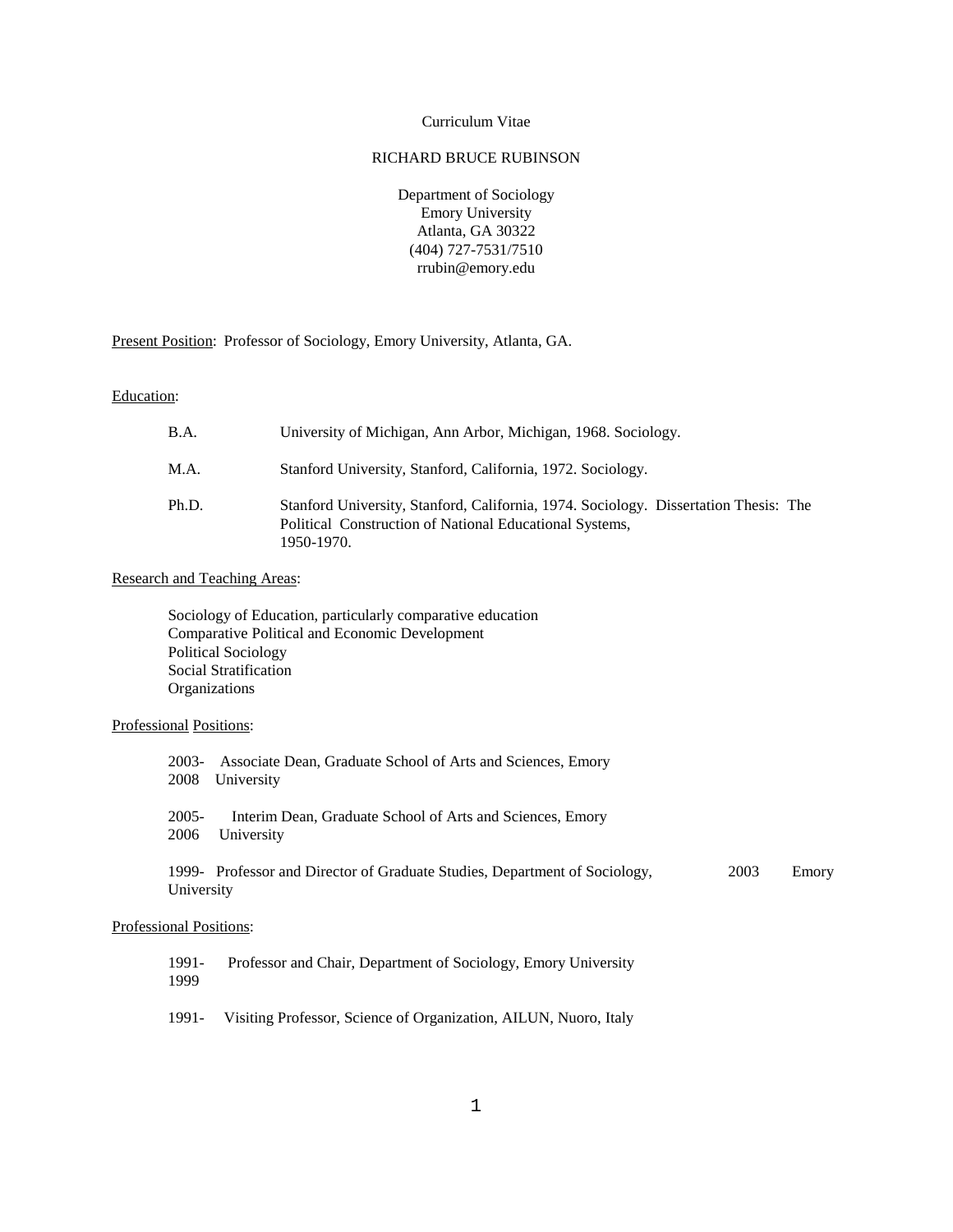| 1989              | 1985- Professor of Sociology, Florida State University, Tallahassee, Florida                                                                        |      |
|-------------------|-----------------------------------------------------------------------------------------------------------------------------------------------------|------|
| 1979-<br>Maryland | Associate Professor of Sociology, Johns Hopkins University, Baltimore,                                                                              | 1984 |
| 1982-<br>1984     | Visiting Associate Professor of Comparative Politics, School of Advanced<br>International Studies (SAIS) Johns Hopkins University, Washington, D.C. |      |
| 1973-<br>Maryland | Assistant Professor of Sociology, Johns Hopkins University, Baltimore,                                                                              | 1979 |
| 1976              | Consultant, Deutsches Jugendinstitut, Munich, Germany.                                                                                              |      |

1972- Research Associate, "The Interrelationships of 1973 National Educational Systems with Political, Social, and Economic Institutions." Department of Sociology, Stanford University.

## Awards:

Willard Waller Award, 1987. Presented by the Sociology of Education Section of the ASA for a Distinguished Contribution to Scholarship for "Class Formation, Politics, and Institutions: Schooling in the United States."

Comparative History Paper Prize, Honorable Mention, 1987. Presented by the Comparative and Historical Sociology Section of the ASA for the paper "Class Formation, Politics, and Institutions: Schooling in the United States."

ASA Problems of the Discipline Grant, 1987. "Economic, Political, and Cultural Conditions of School Expansion (with Bruce Fuller).

Outstanding Teaching Award, 1987-1988, Department of Sociology, Florida State University.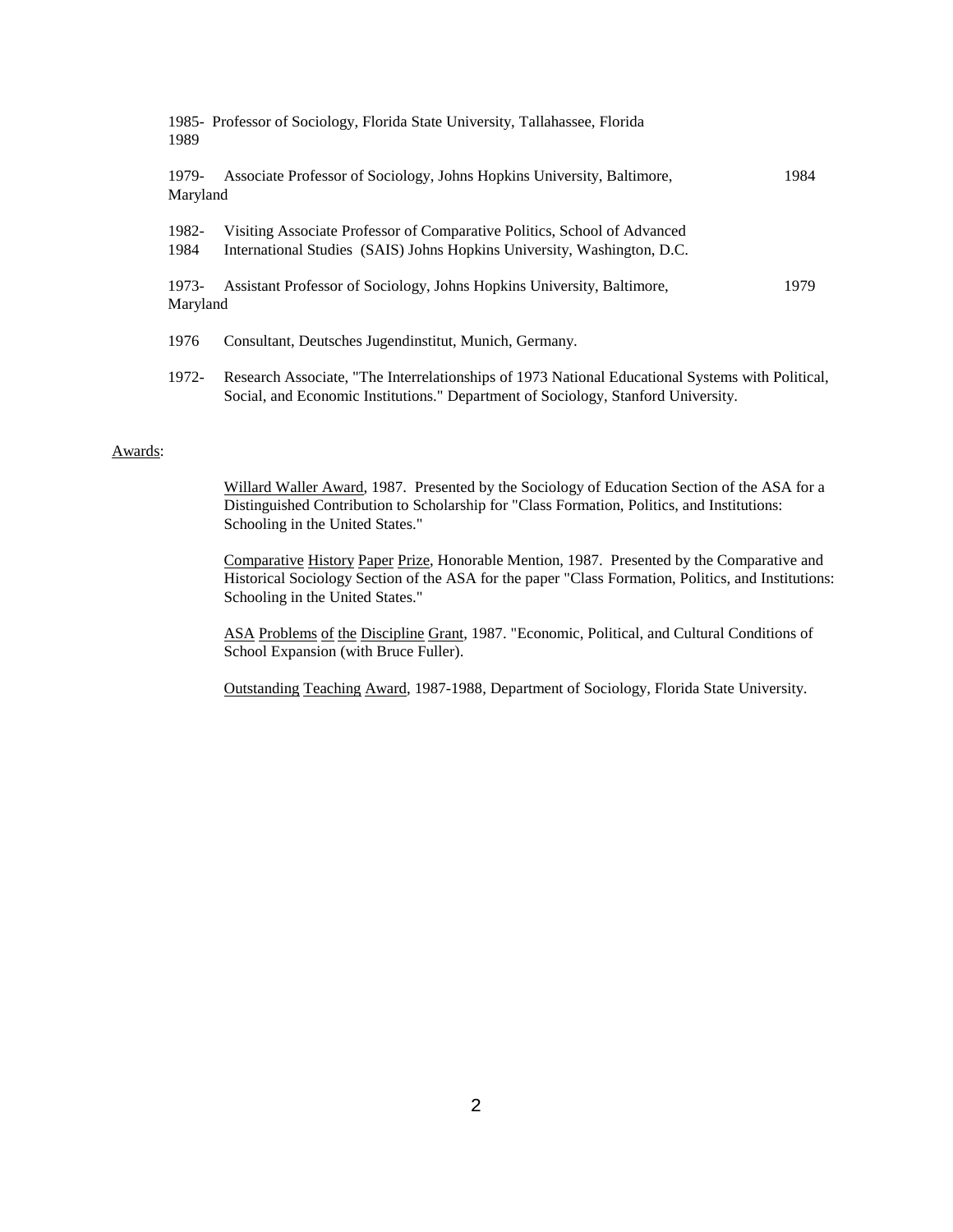### Awards: (cont'd.)

Outstanding Teaching Award, 1999-2000, Department of Sociology, Emory University

George Cuttino Mentoring Award, 2003, Emory College

#### Editorial Activities:

Editorial Board, Sociology of Education, 1991-1994.

Editorial Board, Sociology of Education Series, Teachers College Press, Columbia University, 1991-present.

Associate Editor, American Sociological Review 1987- 1990.

Editorial Board, Social Forces, 1986-1989.

Editorial Board, Sociology of Education, 1983-1986.

Consulting Editor, American Journal of Sociology, 1981- 1984.

Associate Editor, American Sociological Review, 1979 - 1982.

Advisory Editor, The Sociological Quarterly, 1979-1982.

#### Professional Activities:

Willard Waller Award Committee, Sociology of Education Section, American Sociological Association, 1999-2000.

Graduate Student Paper Award Committee, Political Sociology Section, American Sociological Association, 1999-2000.

Nominations Committee, Sociology of Education Section, American Sociological Association, 1997-1998.

Program Committee, Southern Sociological Society, 1995- 1996.

Graduate Student Paper Award Committee, Sociology of Education Section, American Sociological Association, 1996-1998.

#### Professional Activities (cont'd.):

Nominations Committee, Sociology of Education Section of the American Sociological Association, 1991-1992.

Chair, Sociology of Education Section of the American Sociological Association, 1989-1990.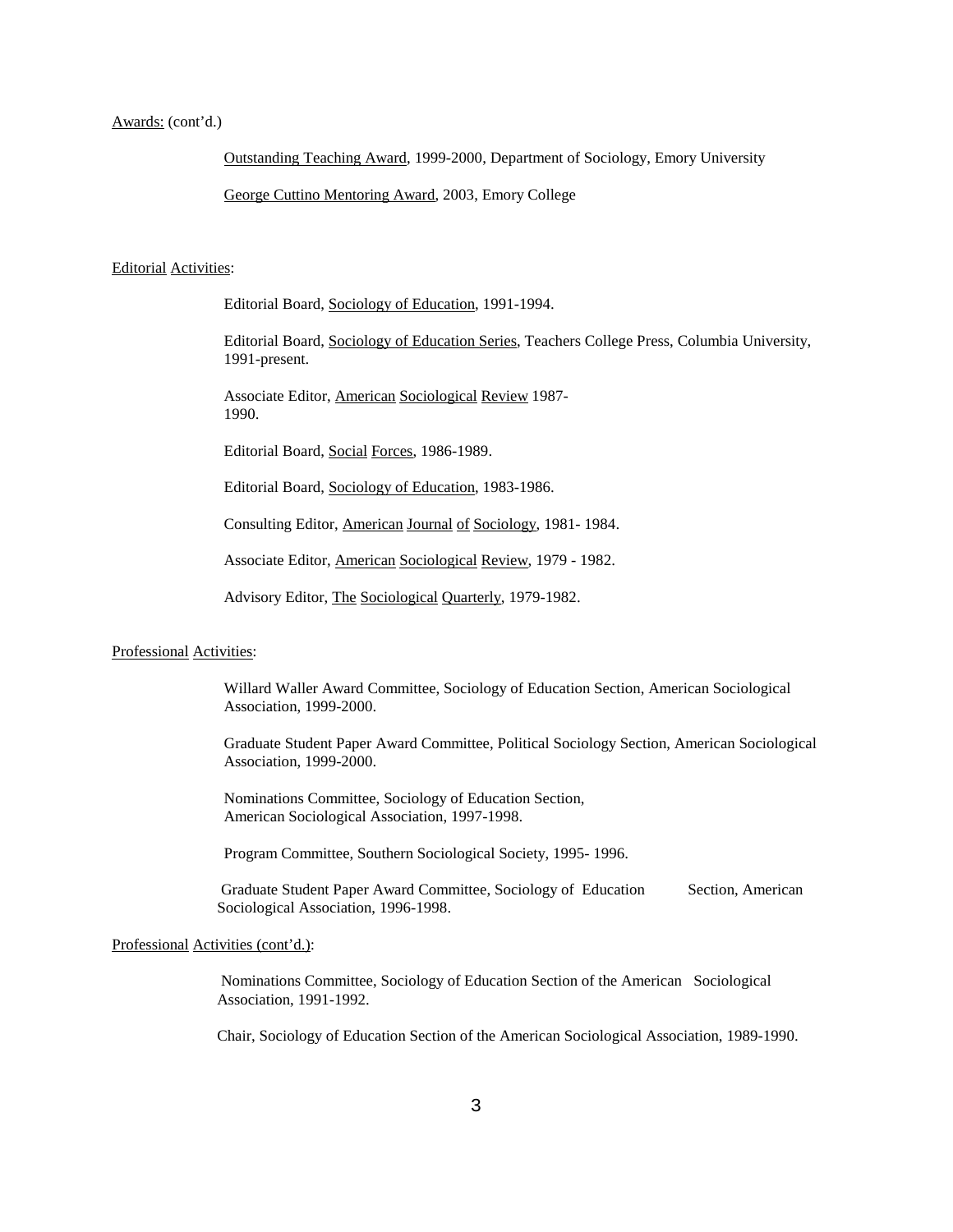Selection Committee, Willard Waller Award, Sociology of Education Section of the American Sociological Association, 1989.

Session Organizer, Session on The World-System, Southern Sociological Society, Annual Meetings, 1989.

Conference Co-Organizer and Director, "Ideology, Economic Change, and School Expansion." Sponsored by the ASA Problems of the Discipline Grant Program. Washington, D.C., April 1987.

Session Organizer, Session on Sociology of Development, Southern Sociological Society, Annual Meetings, 1986.

Council Member, Political Sociology Section of the American Sociological Association, 1984- 1986.

Session Presider, Session on Geo-Politics, Markets, and State Strategies, Eight Annual Political Economy of the World-System Spring Conference, Brown University, 1984.

Session Organizer, Session on Quantitative Studies of Educational Change, American Educational Research Association, Annual Meetings, 1984.

Session Organizer, Session on Processes of the World- System, American Sociological Association, Annual Meetings, 1983.

Session Organizer, Session on Comparative Economic Development, American Sociological Association, Annual Meetings, 1981.

Session Organizer, Session on Political Systems, American Sociological Association, Annual Meetings, 1979.

Session Organizer, Session on The State and the International System, American Sociological Association, Annual Meetings, 1978.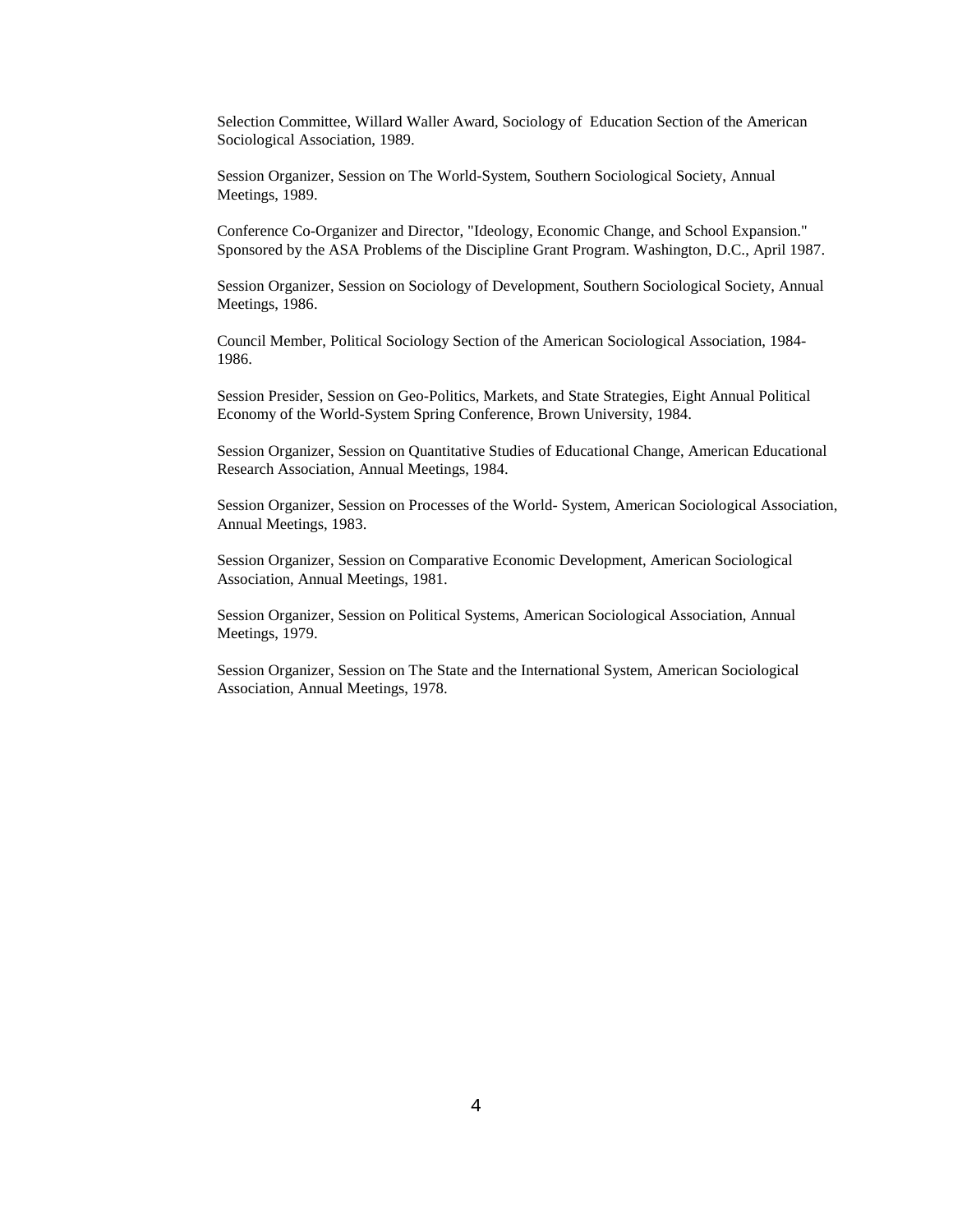## Professional Activities (cont'd):

Conference Organizer and Director, Fourth Annual Political Economy of the World-System Spring Conference, Johns Hopkins University, 1980.

Chair, Nominating Committee, Political Economy of the World-System Section of the American Sociological Association, 1977-1979.

Chair, Political Economy of the World-System Section of the American Sociological Association, 1979-1981.

Program Committee, Annual Meetings of the American Sociological Association, 1979.

#### Publications:

John Meyer and Richard Rubinson. "Structural Determinants of Student Political Activity: A Comparative Interpretation." Sociology of Education 45, 1972 (Winter): 23-46.

John Meyer and Richard Rubinson. "National Educational Expansion and Political Development: Causal Relations,1959-1970. SEADAG Papers on Educational and National Development, Asia Society, 1973.

 Reprinted as Chapter Four in John Meyer, John Bock and Jose Benitez (eds.), Comparative Studies in the Institutionalization of Education. Lexington, Mass.: D.C. Heath, 1976.

John Meyer and Richard Rubinson. "National Economic Growth, 1950- 1970. SEADAG Papers on Educational and National Development, Asia Society, 1973.

Michael Hannan, Richard Rubinson, and Jean Warren. "The Causal Approach to Measurement Error in Panel Analysis: Some Further Contingencies." Pp. 293-323 in H.M. Blalock (ed.), Measurement in the Social Sciences. Chicago: Aldine.

John Meyer and Richard Rubinson. "Education and Political Development." Pp. 134-162 in Fred Kerlinger (ed.), Review of Research in Education, Volume 3. Itasca, Ill.: Peacock Press.

Richard Rubinson. "The World-Economy and the Distribution of Income Within States: A Cross-National Study." American Sociological Review 41, 1976 (August): 638-659.

## Publications (cont'd):

 Reprinted in Mitchell Seligson (ed.), The Gap Between Rich and Poor. New York: Westview Press, 1984.

Richard Rubinson. "German Secondary-School Reform: Implications from Educational Research in the United States." Teilprojekt B 2, Die Veranderung struktureller schulischer Bedingungen durch Schulreform. Munich: Deutches Jugendinstitut, 1976 (December).

Richard Rubinson. "L'ineguaglianza Economic Nel Mondo Di Oggi." Mercurio 20, 1977 (April): 1- 8.

Richard Rubinson. "Dependence, Government Revenue, and Economic Growth, 1955-1970: A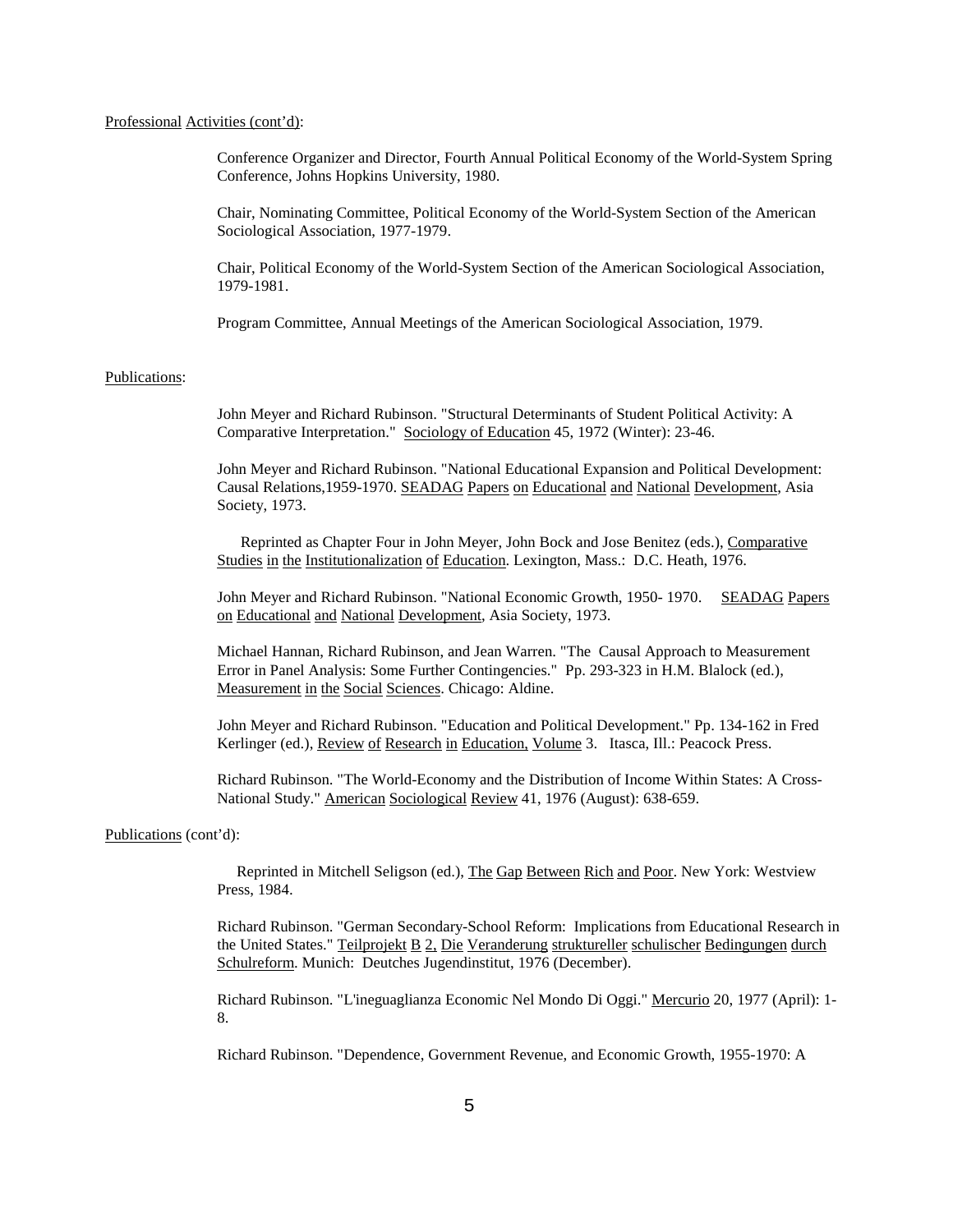Cross-National Analysis." Studies in Comparative International Development 12, 1977 (Summer): 3-28.

 Reprinted in John Meyer and Michael Hannan (eds.), National Development and the World-System. Chicago: University of Chicago Press, 1979.

Richard Rubinson and Dan Quinlan. "Democracy and Social Inequality: A Reanalysis." American Sociological Review 42, 1977 (August): 611-623.

Richard Rubinson. "Methodological and Theoretical Issues in Comparative Research." American Sociological Review 42, 1977 (October): 817-821.

John Meyer, Francisco Ramirez, and Richard Rubinson. "The World Educational Revolution, 1950- 1970. Sociology of Education 50, 1977 (October): 242-258.

Reprinted in John Meyer and Michael Hannan (eds.), National Development and the World-System. Chicago: University of Chicago Press, 1979.

Richard Rubinson. "Political Transformation in Germany and the United States." Pp. 39-73 in Barbara Hockey Kaplan (ed.), Social Change in the Capitalist World Economy. Beverly Hills, CA.: Sage Publications, 1978.

Christopher Chase-Dunn and Richard Rubinson. "Toward a Structural Perspective on the World-System. Politics and Society 7, 1977: 453-476.

Reprinted in Kendall Stiles and Tsuneo Akaha (eds.), International Political Economy: A Reader. New York: Harper and Row, 1990.

#### Publications (cont'd):

Richard Rubinson. "State Boundaries and the World- Economy: Reply to Stack." American Sociological Review 43, 1978 (August): 614-615.

Volker Bornschier, Christopher Chase-Dunn, and Richard Rubinson. "Cross-National Evidence of the Effects of Foreign Investment and Aid on Economic Growth and Inequality: A Survey of Findings and a Reanalysis." American Journal of Sociology 84, 1978 (November): 651-683.

Reprinted in Volker Bornschier (ed.), Multinatinale Konzerne, Virtschahspolitik und Nationale Entwicklung in Weltsystem. Frankfurt: Campus Verlag, 1981.

Francisco Ramirez and Richard Rubinson. "Creating Members: The National Incorporation of Education." Chapter Five in John Meyer and Michael Hannan (eds.), National Development and the World System. Chicago: University of Chicago Press, 1979.

Michael Hannan, John Meyer, and Richard Rubinson. "National Economic Development in the Contempory World-System: 1950-1970." Chapter Six in John Meyer and Michael Hannan (eds.), National Development and the World System. Chicago: University of Chicago Press, 1979.

Christopher Chase-Dunn and Richard Rubinson. "Cycles, Trends, and New Departures in the World-System." Chapter Fourteen in John Meyer and Michael Hannan (eds.), National Development and the World System. Chicago: University of Chicago Press, 1979.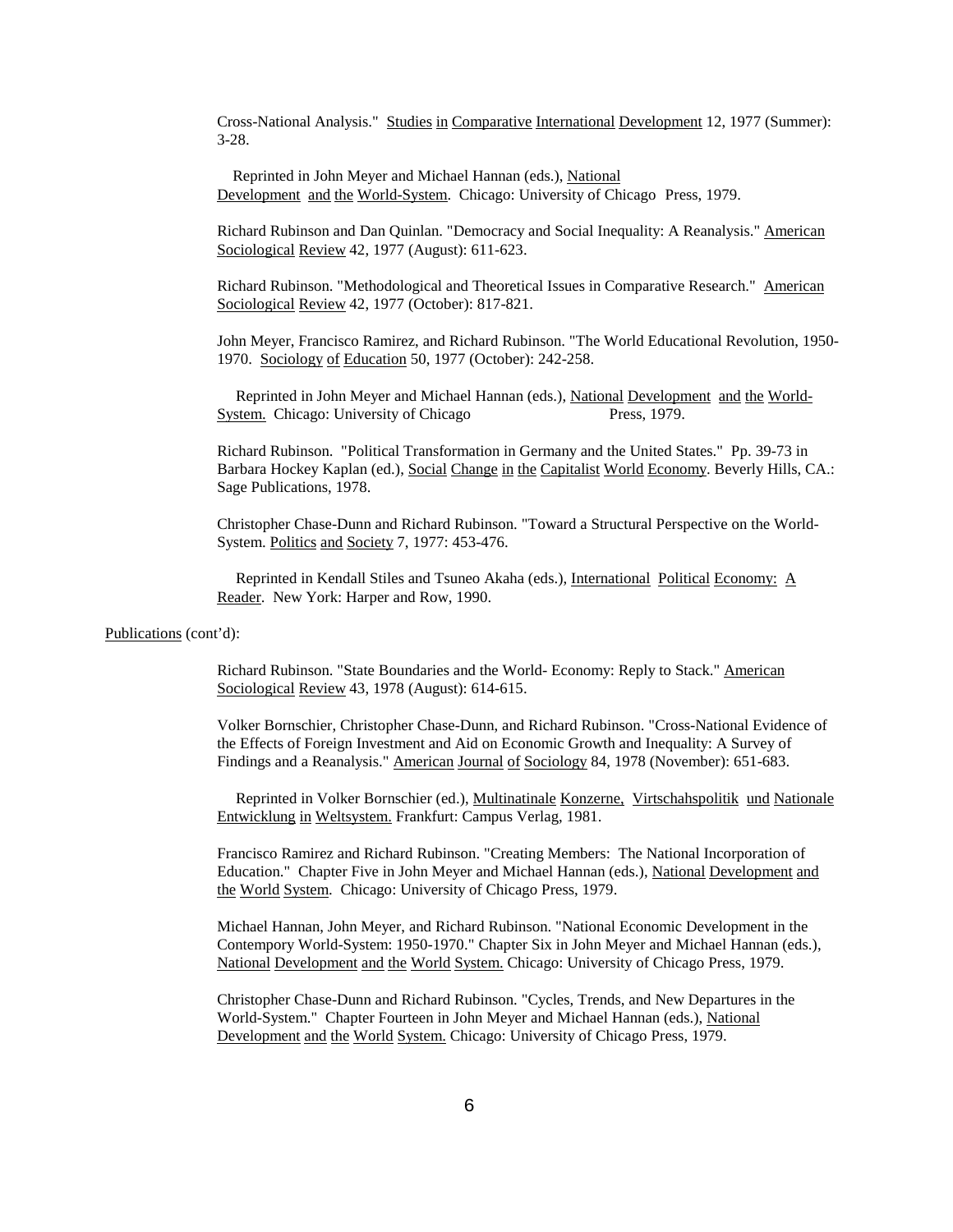John Ralph and Richard Rubinson. "Immigration and the Expansion of Education in the United States." American Sociological Review 45, 1980 (December): 943-954.

Richard Rubinson (ed.), The Dynamics of World Development. Beverly Hills, Calif.: Sage, 1981.

Richard Rubinson. "Introduction: Studying the World-System." Pp. 11-24 in Richard Rubinson (ed.), The Dynamics of World Development. Beverly Hills, Calif.: Sage Publications, 1981.

Richard Rubinson and Deborah Holtzman. "Comparative Dependence and Economic Development." International Journal of Comparative Sociology 22, 1981 (March/April): 86-101.

## Publications (cont'd):

 Reprinted in J. Michael Armer and Robert Marsh (eds.), Comparative Sociological Research in the 1960's and 1970's. Leiden, The Netherlands: E.J. Brill, 1982.

John Ralph and Richard Rubinson. "Specification and Estimation in Models of Educational Expansion: Reply to Rama. American Sociological Review 47, 1982 (February):161-162.

Pamela Walters and Richard Rubinson. "Educational Expansion and Economic Growth in the United States, 1870-1969: A Production Function Analysis." American Sociological Review 49, 1983 (August): 480-493.

Richard Rubinson and John Ralph. "Technical Change and the Expansion of Schooling in the United States, 1890-1970." Sociology of Education 57, 1984 (July): 134-152.

Richard Rubinson and John Ralph. "Methodological Issues in the Study of Educational Change." Chapter 11 in John G. Richardson (ed.), Handbook of Theory and Research in the Sociology of Education. Westport, CN.: Greenwood Press, 1985.

Richard Rubinson. "Class Formation, Political Organization, and Institutional Structure: The Case of Schooling in the United States." American Journal of Sociology 92, 1986 (November): 519-548.

Deborah Holtzman, Manfred Kuechler, Richard Rubinson, and James Fendrich. "AIDS in Florida:The Public View.Florida Public Opinion 2, 1986 (Spring): 42-51.

Richard Rubinson. "The United States Working Class and Schooling. Review Essay. Contemporary Sociology 16,1987: 148-151.

Richard Rubinson and Joan Sokolovsky. "Patterns of Industrial Regulation: Railroads in the World-Economy." Chapter One in Francisco Ramirez (ed.), <u>Rethinking the Nineteenth-Century:</u><br>Contradictions and Movements. New York: Greenwood Press, 1988. Contradictions and Movements. New

John Katsillis and Richard Rubinson. "Cultural Capital, Student Achievement, and Educational Reproduction: The Case of Greece." American Sociological Review 55, 1990: 270-279.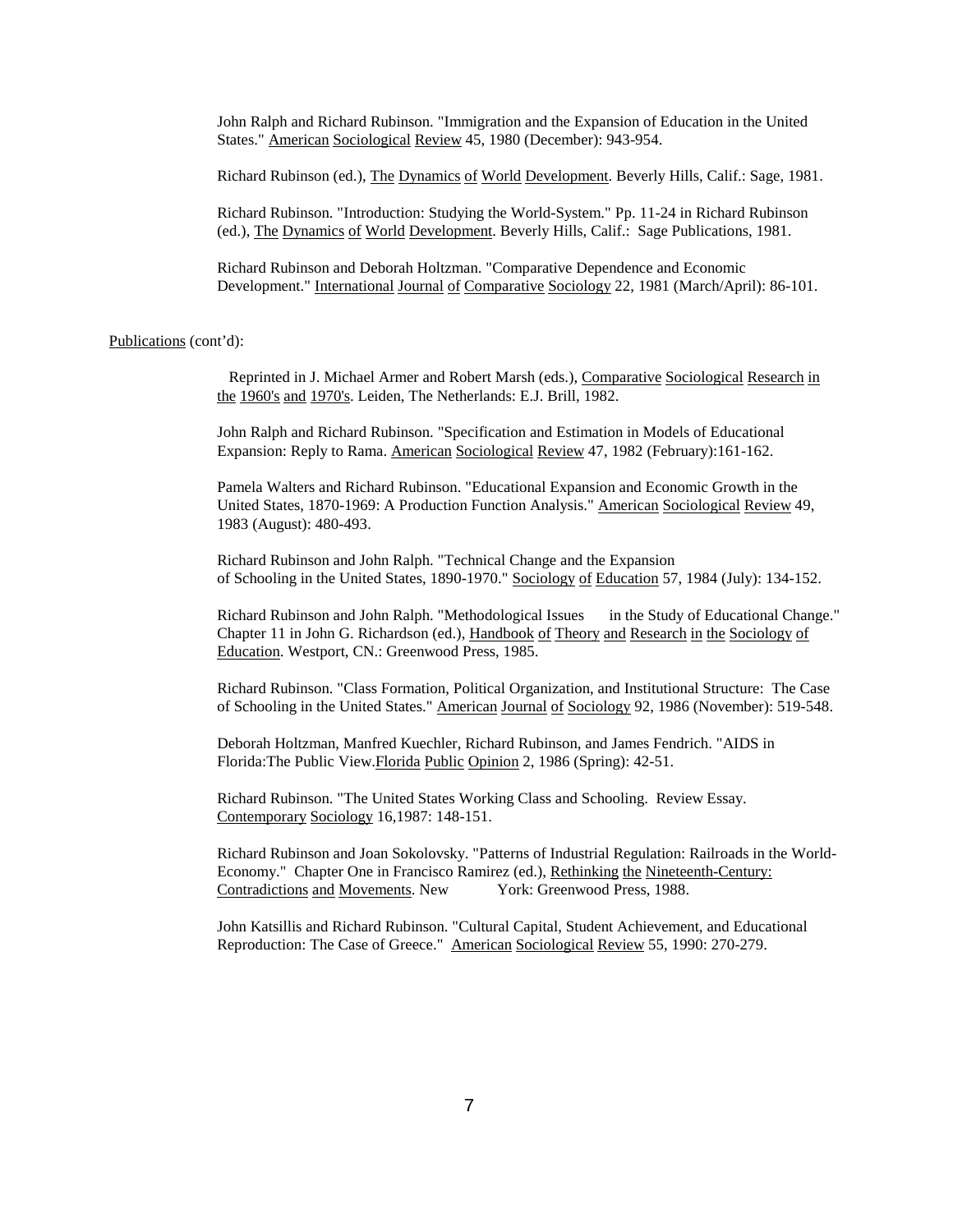#### Publications (cont'd):

Richard Rubinson. "Hunting for the Economic Effects of Education." Proceedings of the Working Conference on the Comparative Study of Educational Systems, U.S. Department of Education, OERI, Washington, D.C.

Bruce Fuller and Richard Rubinson (editors). The Political Construction of Education: The State, Economic Change, and School Expansion. New York: Praeger, 1992.

Bruce Fuller and Richard Rubinson. "What Drives School Expansion? Building Theory about Institutional Forces." Chapter 1 in Bruce Fuller and Richard Rubinson (eds.), The Political Construction of Education. New York: Praeger, 1992.

Richard Rubinson and Bruce Fuller. "When Does School Expansion Drive Economic Change and the Class Structure?" Chapter 7 in Bruce Fuller and Richard Rubinson (eds.), The Political Construction of Education. New York: Praeger, 1992.

Richard Rubinson and Irene Browne. "Education and the Economy." Chapter 23 in Neil J. Smelser and Richard Swedberg (eds.), The Handbook of Economic Sociology. Princeton: Princeton University Press, 1994.

Deborah Holtzman and Richard Rubinson, "Parent and Peer Communication Effects on Adolescent Risk Behaviors." Family Planning Perspectives 27, 1995: 235-240.

Deborah Holtzman, Richard Rubinson, Shayne Bland, and David McQueen, "HIV Testing Behavior and Associated Characteristics among U.S. Adults, 1993 and 1994," AIDS and Behavior 2, 1998: 269-281.

Richard Rubinson and David Hurst, "A College Education for Any and All." Teachers College Record 99, 1999: 57-65.

David Nelson, Betsy Thompson, Shayne Bland, Richard Rubinson, "Cost as a Barrier to Medical Care: Changes from 1991-1996." American Journal of Public Health 89, 2000: 512-518.

Deborah Holtzman, Jason Hsia, Richard Rubinson, S. Chen, "Current HIV-related Knowledge among the General Population in China." AIDScience. 45, 2001: 125-132.

## Emory College and University Service

SACS Executive Committee, 2012-present SACS Steering Committee, 2012-present Co-Chair, SACS QEP Selection Committee, 2011-2012 Member, College Financial Advisory Committee, 2012-present Member, College Re-envisioning Committee, 2009-2010 Member, ICIS Executive Committee, 2005-present Member, University Strategic Planning Support Team, 2004-present Member, GSAS/Emory College Program Review Committee, 2004-present Member, Emory College Strategic Planning Committee, 2003-present Chair, ICIS International Travel Fund, 2000-present Member, Emory College Dean Search Committee, 2002-2003 Member, Graduate School Nominating Committee, 2002-2003 Chair, Emory College Faculty Council, 2001-2002